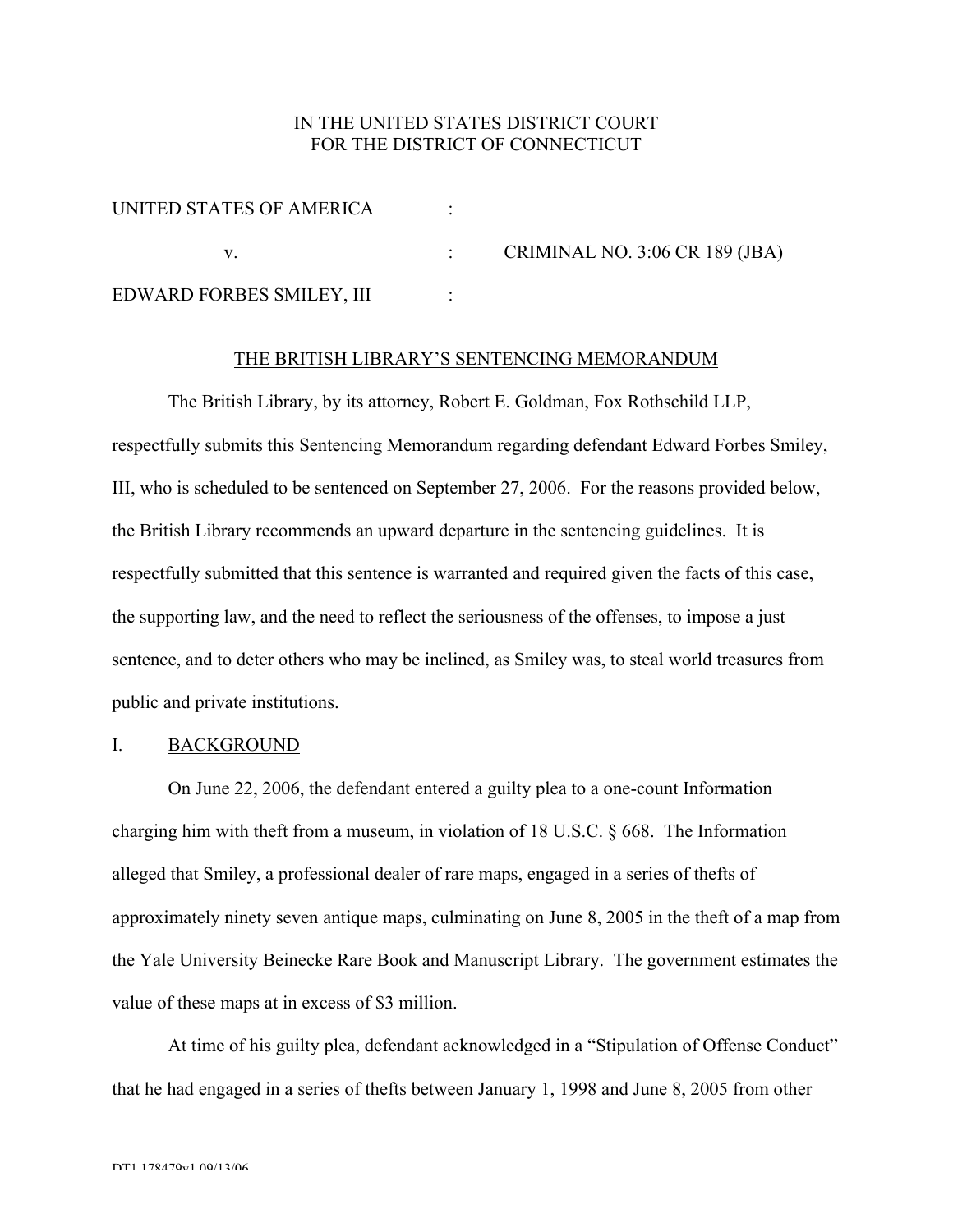libraries in the United States and abroad. In the stipulation, the parties agreed that Smiley assisted in the recovery of 86 maps. Five maps have been acknowledged to have been lost by Smiley and therefore, presumptively, unrecoverable. The government has labeled 18 maps as provable against Smiley in absence of his cooperation.<sup>1</sup> In a cooperation agreement with the defendant, the government has agreed that it would not use information provided by Smiley during his cooperation against him in subsequent, unrelated prosecution. The government agreed to ask the Court not to consider information provided by Smiley during his cooperation in tailoring an appropriate sentence. The defendant acknowledged in the cooperation agreement that the sentence to be imposed upon him is within the sole discretion of the Court. Smiley agreed to pay restitution to applicable victims relating to the 97 maps, *as long as*, the maps were recovered by time of sentencing or lost by defendant. Smiley, therefore, has not obligated himself to pay restitution for maps stolen and sold to dealers or collectors and not recovered by time of sentencing.

### II. THE BRITISH LIBRARY

The British Library is the national library of the United Kingdom, funded by the government. One of the world's great libraries, it is often described as the steward of the "DNA of civilization." The first resort for American scholars who wish to gain access to Europe's written and visual culture across all the continent's languages, it is also the library of first resort for Europeans in search of information about the Americas. Any loss to The British Library is thus veritably a loss to humankind, including the United States. $<sup>2</sup>$ </sup>

 $\frac{1}{1}$  $<sup>1</sup>$  The BL submits that the figure should also include its Apian world map which is not listed. The BL had</sup> discovered the theft and Smiley's commission of the offense prior to, and independent of, Smiley's cooperation. The BL was in the process of recovering the map from an American dealer when it was taken into possession by the FBI.

<sup>&</sup>lt;sup>2</sup> This summary is extracted from the British Library's Victim Impact Statement previously supplied to the Probation Office. The contents of that statement are incorporated herein and made a part of this public record.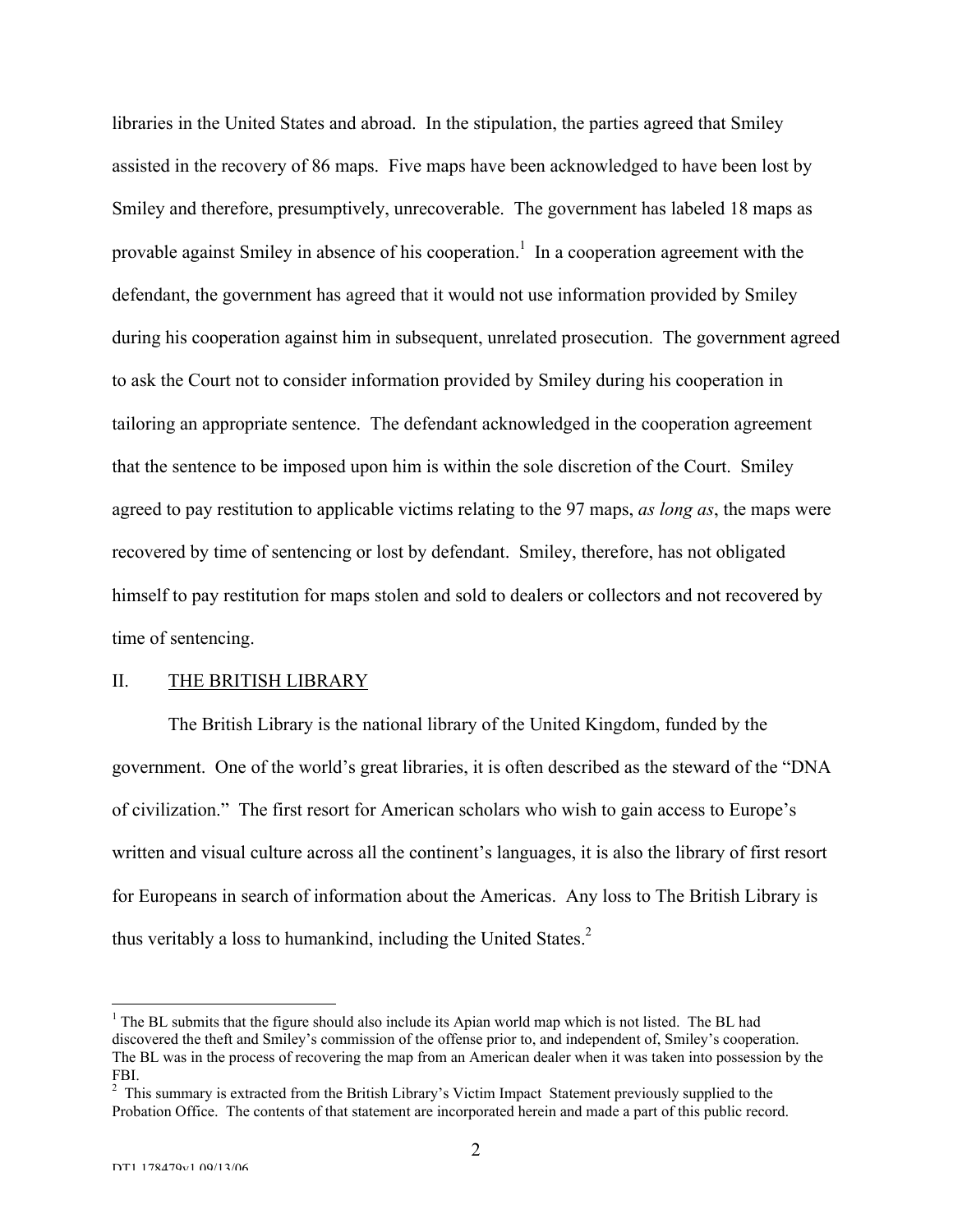The British Library respectfully exercises its right at the sentencing phase of these proceedings to advocate a position it deems appropriate given the crimes of the defendant. The British Library recognizes that Congress has granted this right to victims pursuant to the Crime Victim Rights Act (CVRA) of 2004. 18 U.S.C. § 3771. The act was designed to be a "broad and encompassing" statutory victims' bill of rights. 150 Cong. Rec. S10,911 (daily ed. Oct. 9, 2004)(Statement of Senator Kyl). The CVRA recognizes "that the sentencing process cannot be reduced to a two-dimensional, prosecution versus defendant affair... The CVRA commands that victims should be treated equally with the defendant, defense counsel, and the prosecutor, rather than turned into a 'faceless stranger'." United States v. Degenhardt, 405 F.Supp. 1341, 1347 (U.S.D.C. Utah 2005). Victim allocution compels a full accounting in the sentencing process "for the serious societal harms – harms that go well beyond money – that economic crimes often impose." Id. The statute was enacted "to make crime victims full participants in the criminal justice system." Kenna v. United States District Court for the Central District of California, 435 F.3d 1011, 1016 ( $9^{th}$  Cir. 2006).

# III. SENTENCING CALCULATION

#### A. Statutory Maximum Sentence

The maximum sentence that may be imposed by the Court is ten years imprisonment, a fine of twice the amount of loss, and a 3 year period of supervised release.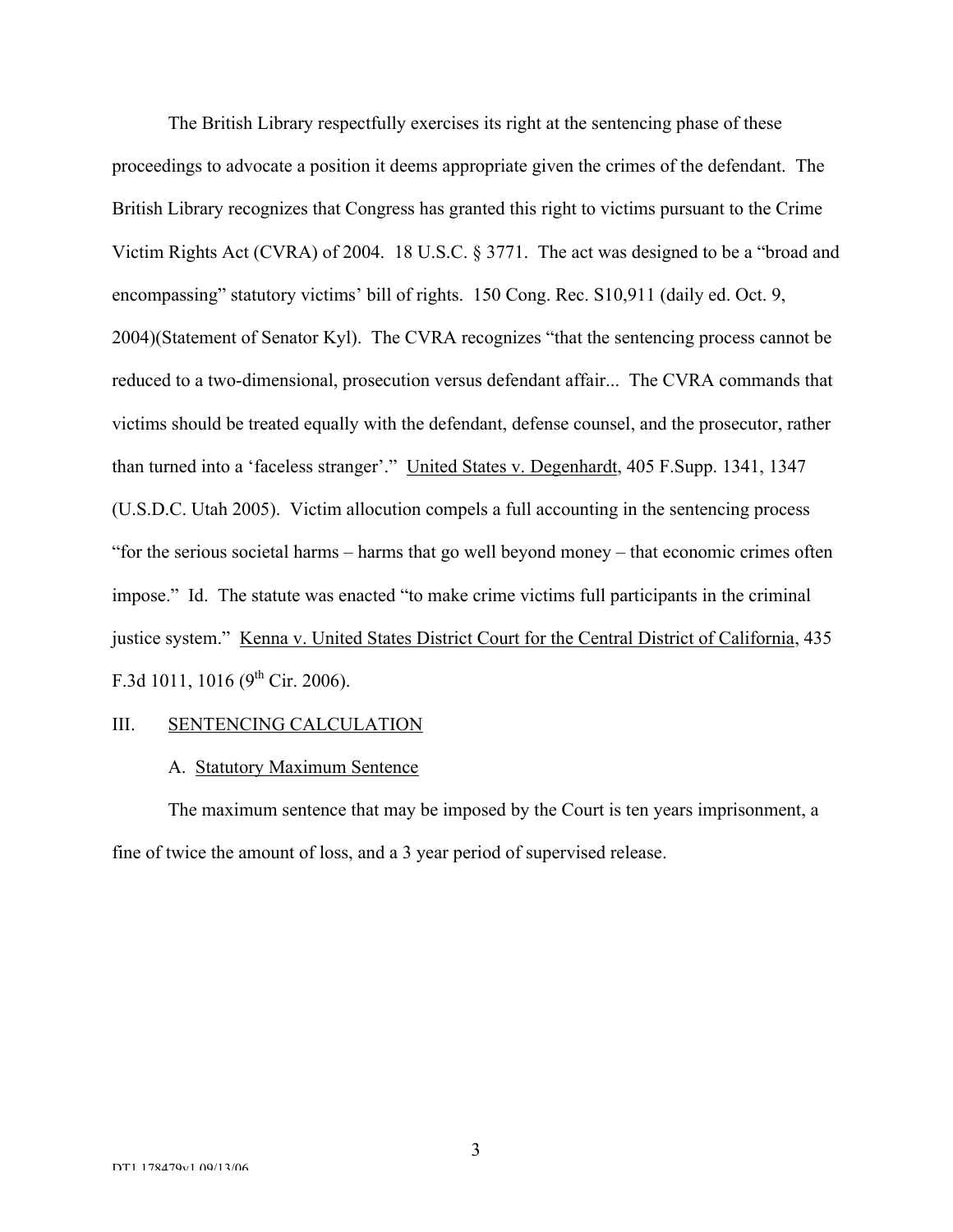### B. Sentencing Guidelines

If the Court were to accept the recommendation of the government that only 18 maps be considered for purpose of determining the amount of loss in this case, the British Library agrees to the following stipulations by the government and defendant:

Under the 2004 Guidelines, the base offense level for theft of cultural heritage resources in violation of 18 U.S.C. § 668 is eight. U.S.S.G. § 2B1.5(a). There is a fourteen-level increase to the offense level because the offense conduct, including relevant conduct, caused a total loss in excess of \$400,000 but less than one million dollars ( $\S 2B1.5(b)(1)$ ,  $\S 2B1.1(b)(1)(H)$ ; a twolevel increase because the offense involved a cultural heritage resource from a museum. U.S.S.G. § 2B1.5(b)(2); a two-level increase because the offense involved a cultural heritage resource constituting cultural property. U.S.S.G. § 2B1.5(b)(3); a two-level increase because the offense was committed for pecuniary gain. U.S.S.G. § 2B1.5(b)(4). The combined offense level by this calculation is therefore 28.3

The British Library, however, submits that there should be an additional 2-level increase since the defendant engaged in a pattern of misconduct involving cultural heritage resources. See U.S.S.G. § 2B1.5(b)(5). The guidelines provide that a "pattern of misconduct involving cultural heritage resources means two or more separate instances of offense conduct involving a cultural heritage resource that did not occur during the course of the offense (i.e., that did not occur during the course of the instant offense of conviction and all relevant conduct under § 1B1.3 (Relevant Conduct)). Offense conduct involving a cultural heritage resource may be considered for purpose of subsection (b)(5) regardless of whether the defendant was convicted of

<sup>&</sup>lt;sup>2</sup><br>3 <sup>3</sup> We note that if the Court considered all the maps that Smiley acknowledged stealing, the combined offense level would be increased by four levels to 32 since the loss exceeded \$2,500,000. See U.S.S.G. § 2B1.5(b)(1) and  $\S 2B1.1(b)(1)(J)$ . The written terms of the cooperation plea agreement do not preclude the Court's use of the \$3 million loss figure.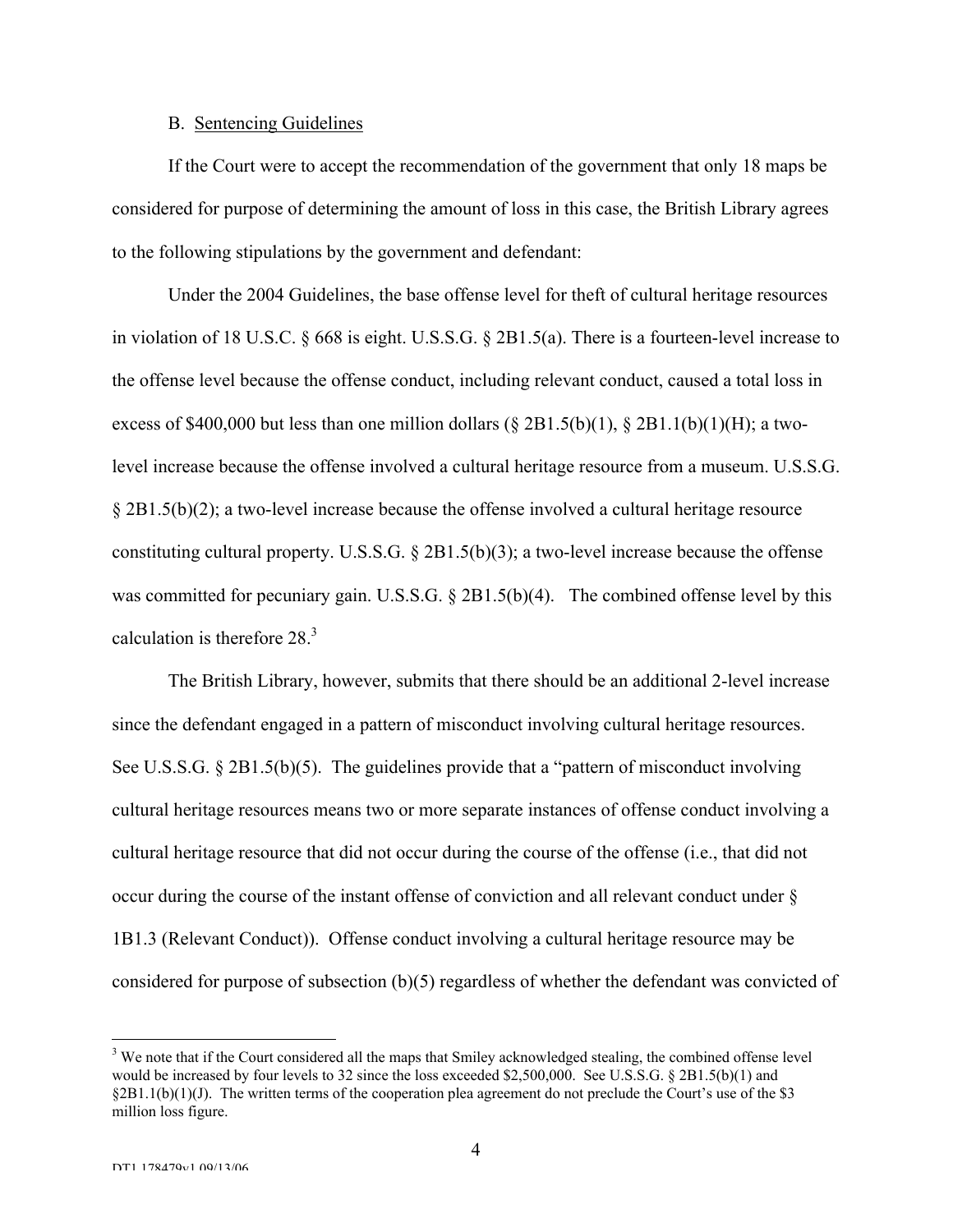that count. See Application Note 6 to commentary to § 2B1.5.

Pursuant to  $\S 1B1.3(a)(2)$ , the issue is whether all 97 thefts are part of a common scheme or plan as the offense of conviction. The British Library believes that this is the position of the government and defense. It is submitted, however, that 97 thefts over a seven and one-half year period cannot be so simply classified. There is no evidence, for example, that Smiley's first theft was anything other than a crime of opportunity and not part of a master plan extending to two continents. Therefore, absent proof by Smiley that all of the thefts were from the beginning part of a common plan, this enhancement should apply. To argue otherwise would make the enhancement inapplicable to all serial thieves who ply their trade with a semblance of regularity and leave the two time offender who varies the manner of his theft on the hook for the increased sentence. The clear intent of the enhancement is to punish more severely the repeat offender. In the event that the Court does not apply this enhancement for reasons to be articulated by the defense or government, the "pattern of misconduct" by this defendant will become an additional ground for upward departure argued below since it was not adequately taken into consideration by the Sentencing Commission.

Using the loss figures for the 18 maps, the victim believes the combined offense level to be 30 rather than the 28 as determined by the government and defense. With a 3-level decrease for early acceptance of responsibility, our calculation places Smiley at a level 27 which provides for a sentencing guidelines range of 78 to 97 months. The government and defense place the range at 57 to 71 months incarceration.

#### III. UPWARD DEPARTURE FROM THE SENTENCING GUIDELINES

On his website, E. Smiley Forbes proudly boasted

"My name is Forbes Smiley. I work for collectors and institutions helping them build interesting, and often important collections of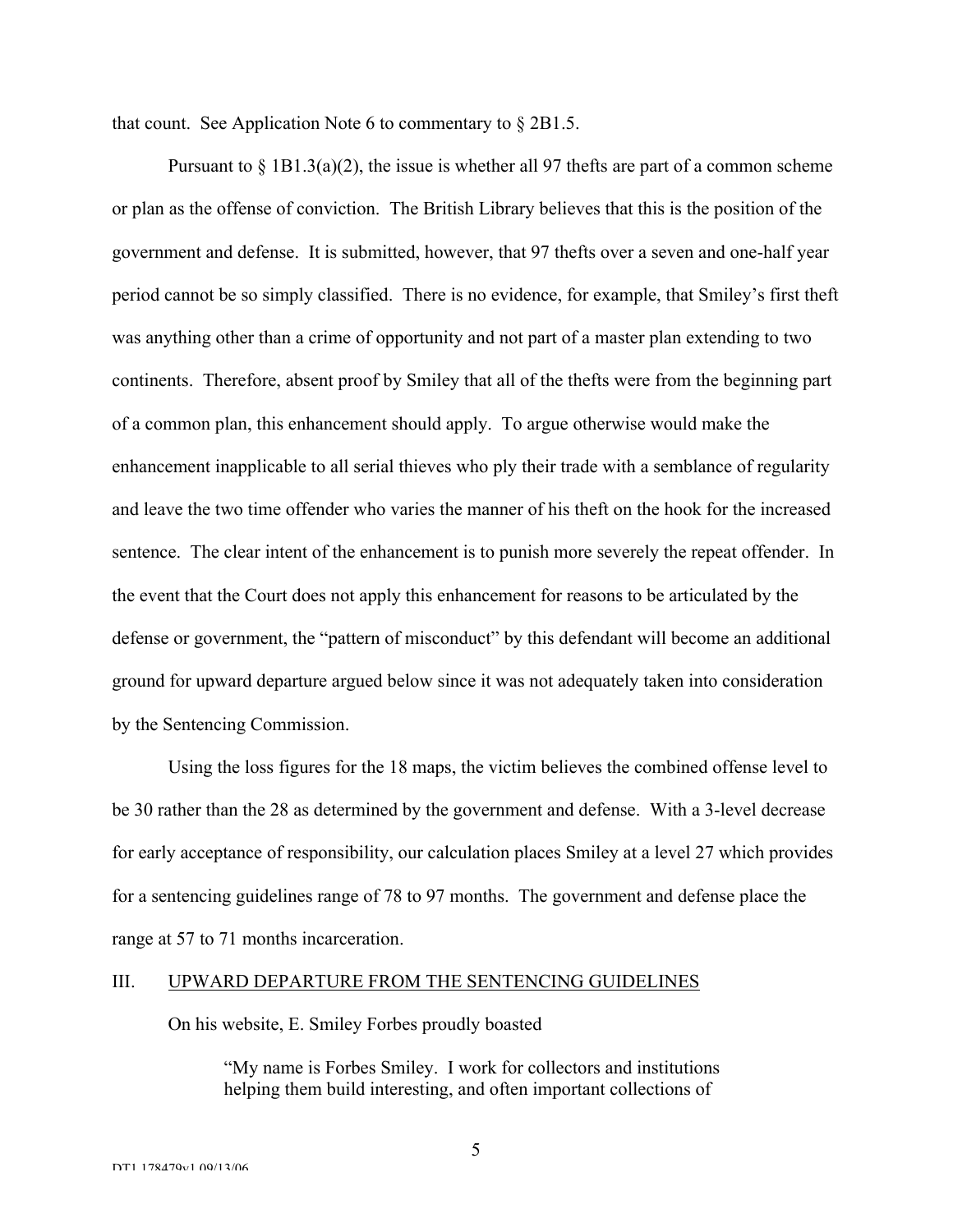early maps and atlases relating to the discovery and settlement of North America … My practice has always been to work closely with collectors and develop a long term relationship – with the goals of identifying, acquiring and organizing materials relevant to a regions cartographic history. Once a relationship is established I work to protect the collector's interest, and to assure that the finest copies of relevant maps and atlases are offered to them as soon as they appear on the market, and at the lowest price possible."

The case of *United States v. Smiley* has made painfully clear that Smiley created his

marketplace and built his inventory through the systematic looting of the world's great libraries.

The maps stolen by Smiley created the dreams of the explorer, merchant, and powerful.

They brought inspiration of a new land to the oppressed and the persecuted. They charted the

paths of national expansion and empire building. They marked the rise of British dominance, the

origins of a new nation and the demise of a native population. The maps drew the lines between

where knowledge ended and imagination began. They represented man's timeless drive to

explore the unknown and to bring definition to the void. In his history, *Romance of Modern*

*Exploration* (1906), Archibald Williams wrote:

"Each traveler will be to us as the Ulysses of his times; one who has seen – 'Cities of men

And manners, climates, councils, governments.'

We shall follow him in his adventures, sharing in sympathy his difficulties and perils, his admiration of the scenes that Nature spreads before him, his intercourse with strange people. And interest in curious customs. This will teach us what qualities go to make up the Knight Errant of travel, and give us an insight into a mode of life which, in spite of all its hardships, causes him to exclaim-

'How dull it is to pause, to make an end, To rust unburnished, not to shine in use,'

And constrains him after each interval of rest to plunge once more into the mysteries of the unknown."

Smiley's actions ripped at the heart of our public institutions which stored, protected, and

made available to the public over centuries maps which provided a bridge between past and

future generations. They displayed, in essence, a time line of human knowledge, the progression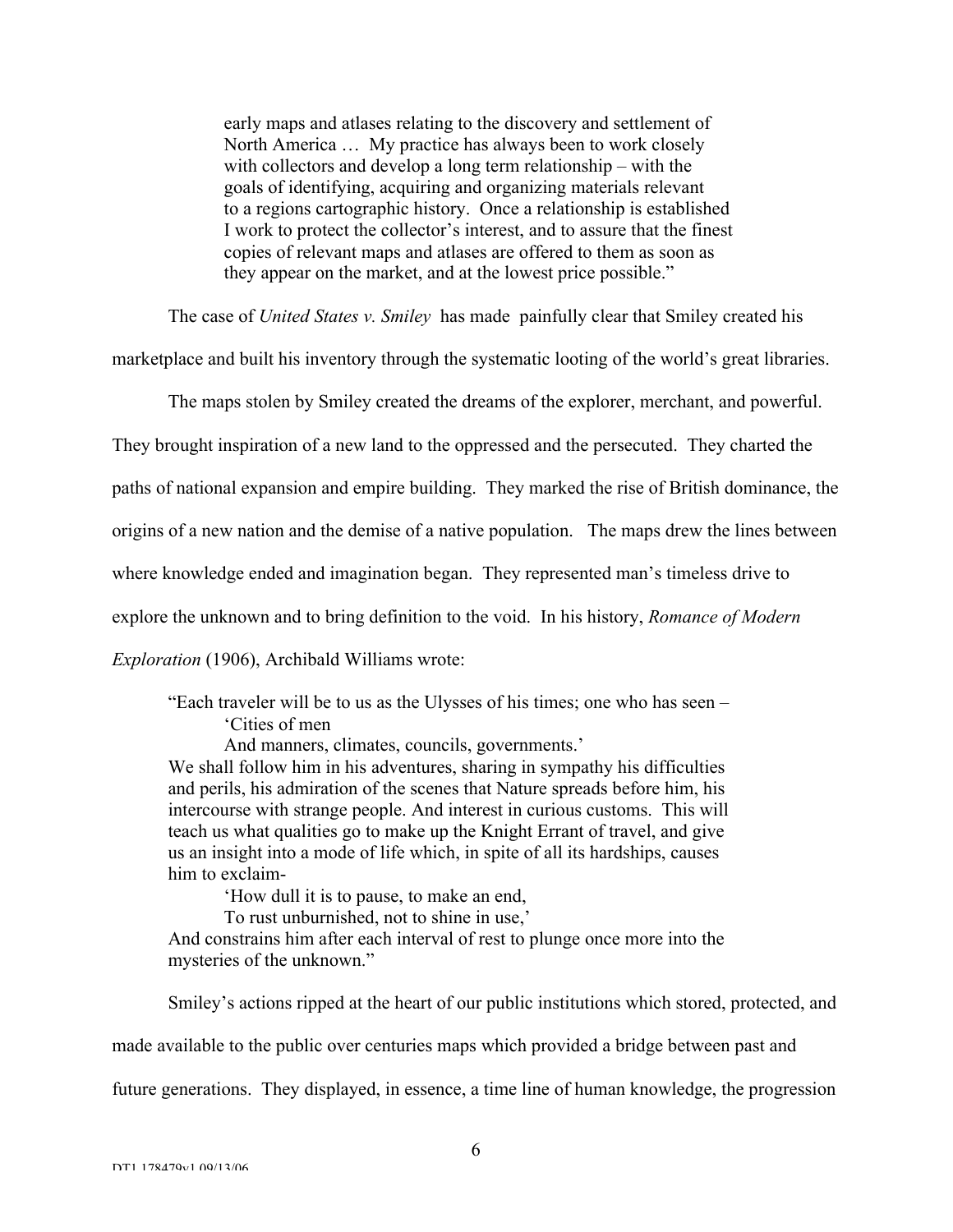of discovery in a new world, the courage of those who willingly went beyond the rim of the known world.

> "People who greatly dread hazard or greatly disapprove of it, and who are not interested in knowledge as such, will naturally disapprove of taking even a small risk for widening at any point the domain of knowledge save where immediate and tangible remuneration is to follow. Naturally, such people, who are often very good people but who possess limited imaginative power, will never be appealed to by the men who prize life as a great adventure; the men who in one age first crossed the Atlantic, first sailed around the Cape of Good Hope, and first passed the Straits of Magellan and circumnavigated the globe; the men who, in another age, first penetrated to the North and South poles, who first crossed Africa, or who found their way for the first time to the forbidden city of the Dalai Lama."

Theodore Roosevelt, *Outlook Magazine* 1913.

# A. Legal Basis For Departure

Section 5K2.0 of the sentencing guidelines provides that the sentencing court may depart from the applicable guideline range if the court finds pursuant to 18 U.S.C. 3553(b)(1) that there exists an aggravating circumstance of a kind, or to a degree, not adequately taken into consideration by the Sentencing Commission in formulating the guidelines. "Departures … perform an integral function in the exceptional case in which mechanical application of the guidelines would fail to achieve the statutory purposes and goals of sentencing." Application note 5 to commentary to 5K2.0.

In addition to the general provision provided by  $\S$  5K2.0, the applicable sentencing guideline for cultural property thefts, § 2B1.5, provides "[t]here may be cases in which the offense level determined by this guideline substantially understates the seriousness of the offense. In such cases, an upward departure may be warranted." Application note 9 to the commentary to 2B1.5.

In United States v. Medford, 194 F.3d. 419 (1999), the Third Circuit reviewed the district court's upward departure in a case involving museum theft, in violation of 18 U.S.C. 668. The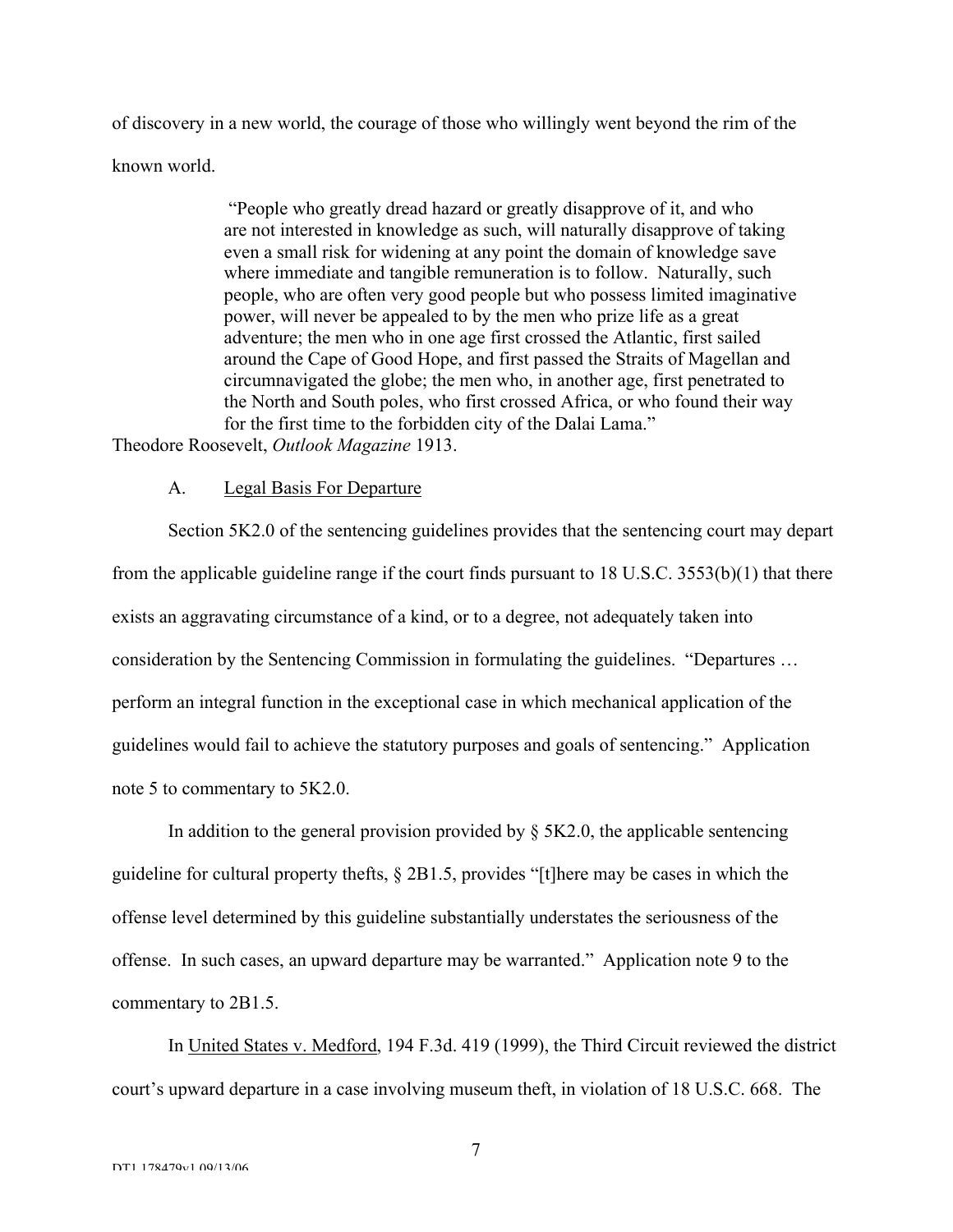defendants in that case stole objects from the Historical Society of Pennsylvania (HSP) valued at approximately \$2 million. At sentencing the district court departed upwards 4-levels finding that the sentencing range did not "sufficiently encompass the egregiousness of the offenses that were involved here." The sentencing court determined that "[t]he conduct that [the defendants] engaged in is an assault and affront to our culture, to our society, and …must be dealt with accordingly. [T]he intangibles … involved … and the effects that they have … had upon the institution itself-both here in Philadelphia and … throughout the country-mandate that the court … issue an upward departure in this case. Id. at 425. In an opinion written by Justice Alito, the Court upheld the upward departure.

> "We agree with the District Court. The price set by the commercial market is insufficient to 'fully capture the harmfulness of the [defendants] conduct.' The antiques stolen in this case unquestionably have historical and cultural importance. Moreover, the thefts affected the HSP in ways different in kind from a loss of money or other easily replaceable property, for these thefts damaged the HSP's reputation. In addition, the monetary value of these objects does not adequately take into consideration the real but intangible harm inflicted upon all of the other victims of this offense, including the City of Philadelphia and the general public. Because section 2B1.1 applies to thefts that cause financial harm to the immediate victim of the offense, the non-monetary damage caused here and the harm inflicted upon the public at large justify the District Court's departure."

Id.

In another signature case, United States v. Spiegelman, 4 F.Supp.2d 275 (S.D.N.Y 1998), the sentencing court departed upwards five-levels in the sentencing guidelines in a case involving the theft of manuscripts from Columbia University Rare Book and Manuscript Library. The losses were estimated at \$1.3 million. The basis for the departure included the findings that (1) the theft had an impact different in kind from a mere loss of money; (2) the economic value did not account fully for the seriousness of the offense; and (3) the offense caused harm not only to the victim institution but to the much broader community. The reasoning of the district court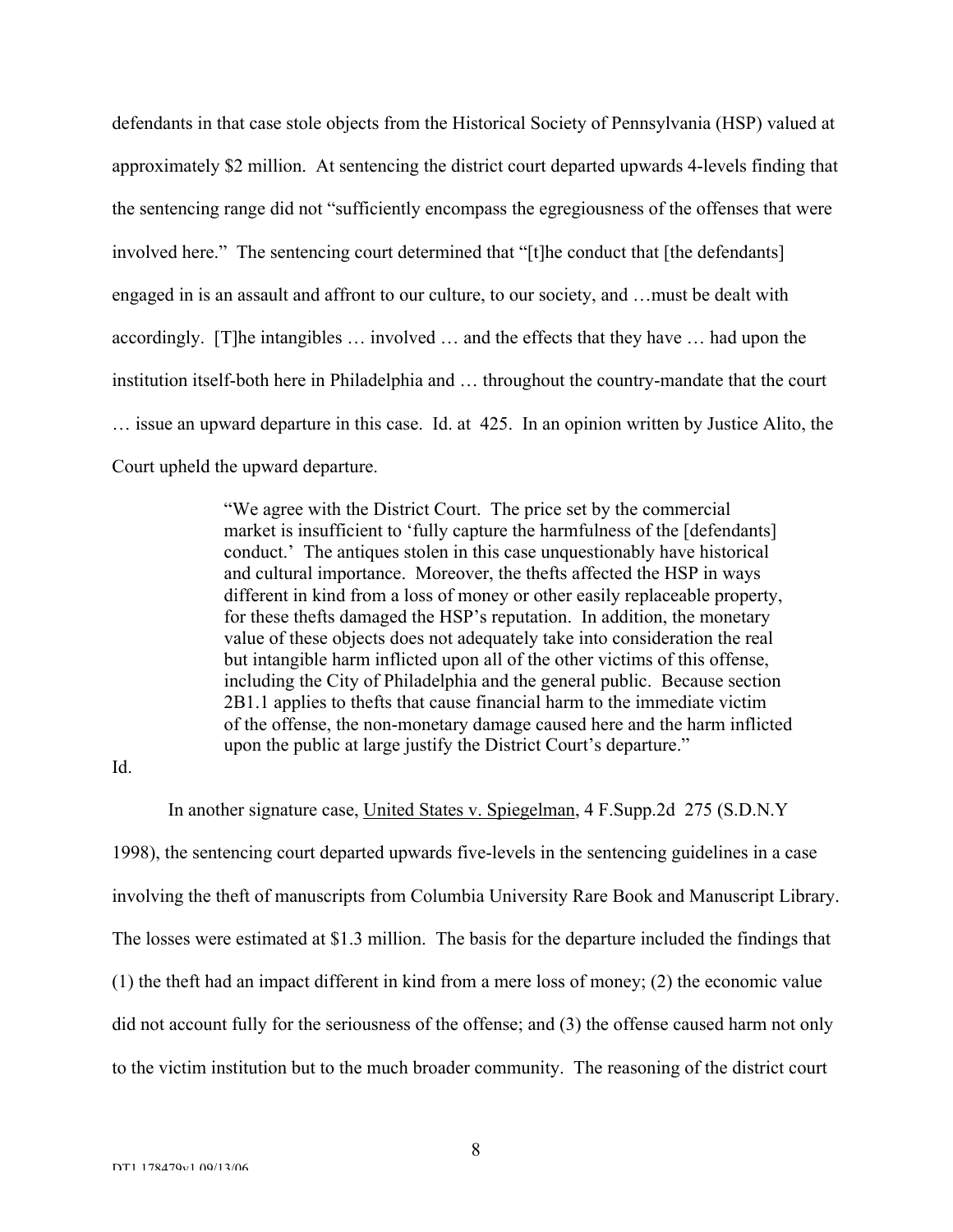rings loud in our examination of Smiley.

"Spiegelman intentionally or knowingly risked inflicting, and inflicted, substantial harm not only to Columbia University and its professors and students, but also upon the greater academic community and society as a whole. In callously stealing, mutilating, and destroying rare and unique elements of our common intellectual heritage, Spiegelman did not aim to divest Columbia of \$1.3 million worth of physical property. He risked stunting, and probably stunted, the growth of human knowledge to the detriment of all of us. By the very nature of the crime, it is impossible to know exactly what damage he has done. But this much is clear; this crime was quite different from the theft of cash equal to the appraised value of the materials stolen because it deprived not only Columbia, but the world of irreplaceable pieces of the past and the benefits of future scholarship."

Id. At 292.

### B. Factual Support For Departure

A review of the victim impact statements submitted by the British Library and the other institutions provides support for a finding that Smiley's transgressions and the resulting harm take this case out of the heartland of other cultural property cases. These statements establish a number of basis for departure.

#### 1. Multiple victims

Smiley stole from seven public and private libraries. Because the applicable sentencing guideline, § 2B1.5, does not deal with injury to more than one victim, departure is warranted in this case. See Application note  $3(B)(ii)$  to Commentary to  $5K2.0$ .

2. Pattern of misconduct involving cultural heritage resources

Should the court in determining the sentencing guidelines range determine that an additional 2-level increase pursuant to U.S.S.G. § 2B1.5(b)(5) is inapplicable given the commentary to the guideline, it is established that "there exists an aggravating circumstance of a kind, or to a degree, not adequately taken into consideration by the Sentencing Commission in formulating the guidelines." Accordingly, an upward departure for pattern of misconduct is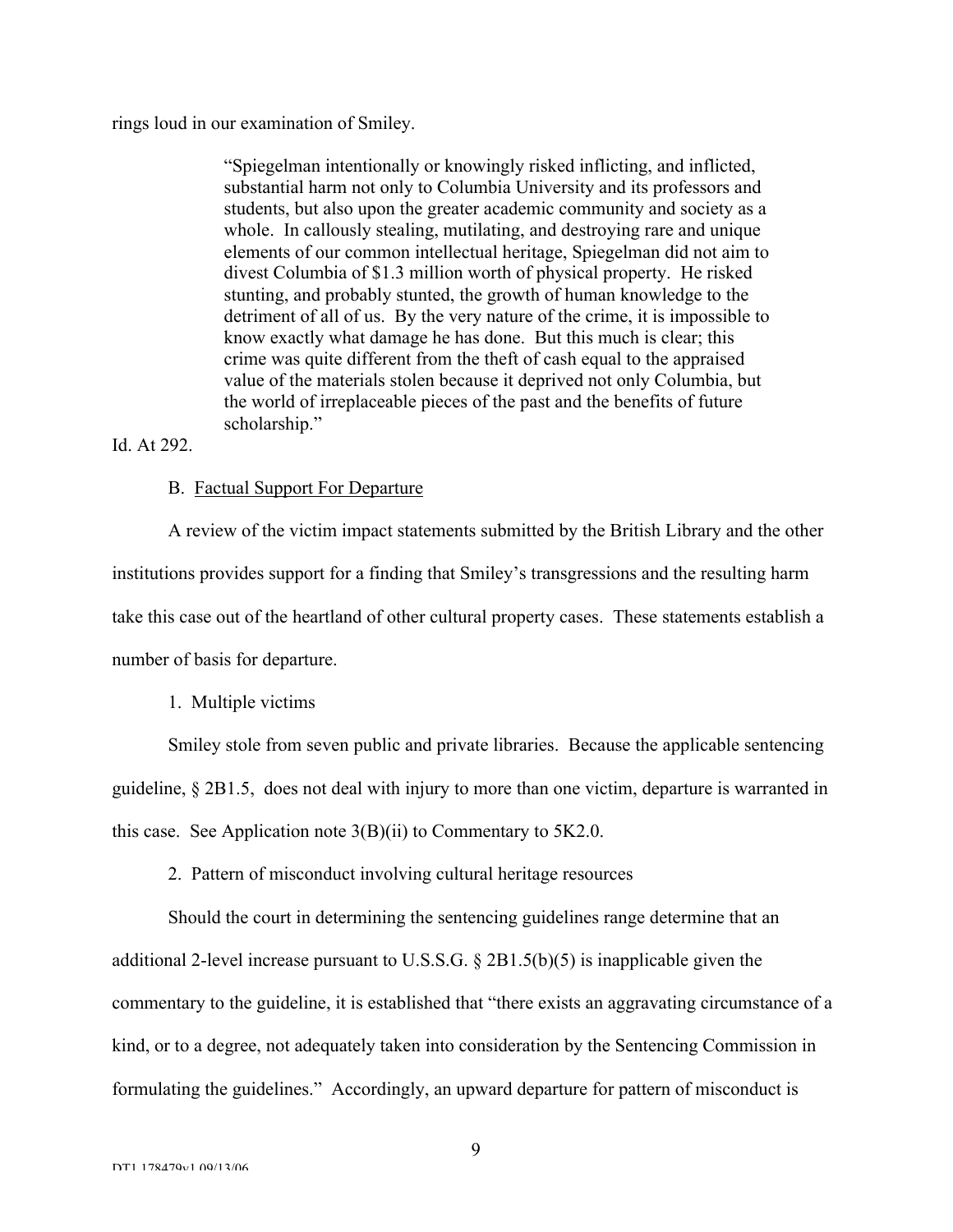justified.

3. The economic loss does not fully account for the seriousness of the offense

The harm caused by Smiley transcends monetary loss. Objects significant to British, American, and world heritage have an intrinsic value beyond the monetary worth set in the commercial market. Preservation of objects representing our cultural past enables nations to maintain important bonds with past generations and ensures that future generations will have available to them objects which symbolize common threads which bind the nation and, in this case, connect two countries. Such objects permit scholars and citizens to gain the knowledge and appreciation of historical events which can only come through examination of the very artifacts with which that history was made.

The victim impact statements profoundly articulate the point that monetary loss is almost insignificant compared to other measures of harm to the libraries. They provide compelling statements concerning the provenance of these exceptional pieces. The Apian world map stolen from the British Library by Smiley tells but one tale of the 97 maps stolen. This map was torn from a volume that was owned by Thomas Cranmer, Archbishop of Canterbury. The volume, now absent the map, still bears his signature. Cranmer precipitated England's epoch-making break with Rome by marrying King Henry VIII to Anne Boleyn in 1533. After Henry, he was the most influential man in early Tudor England. The volume shows that Cranmer took a lively interest in geography. Thus, the Apian map represents Cranmer's image of the world. It demonstrates that he believed America to be a separate continent discovered by Amerigo Vespucci and not, as many still believed at that time, that it was part of Asia. This image determined such advice as he gave the king and his ministers on matters of overseas exploration. After Cranmer was burned for his beliefs under Queen Mary I ("Bloody Mary") in 1556, this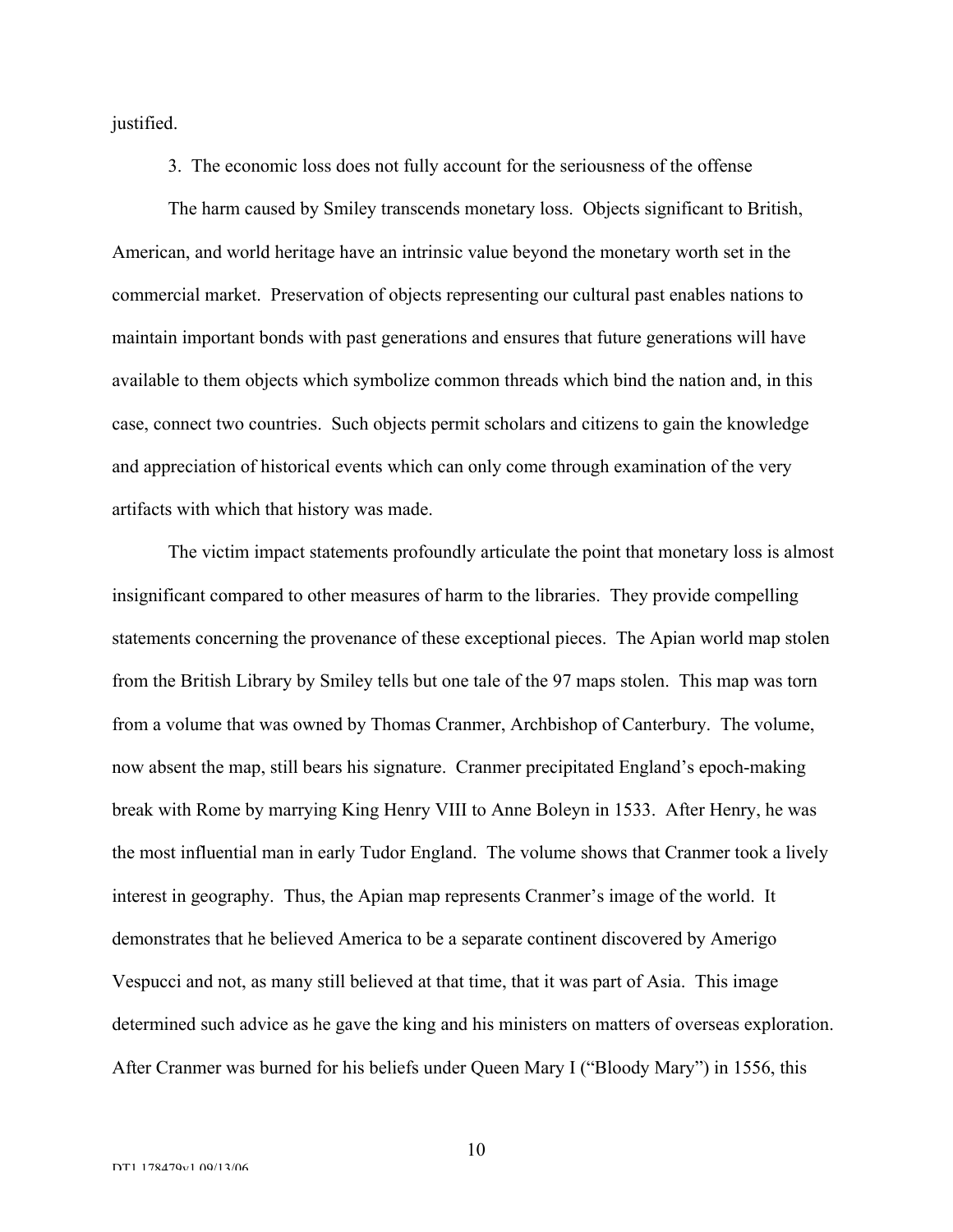volume was confiscated and became part of the (Old) Royal Library. Rebound with its current red morocco and gilt binding under King Charles II at some time between 1660 and 1685, it was presented by King George II to the newly created British Museum in 1757 and passed to the British Library on its creation in  $1973<sup>4</sup>$ . The volume and map remained intact surviving catastrophic events: the execution of its owner and the disbursement of his property; Civil War and the ascendance of Oliver Cromwell; royal intrigue; times of economic depression; and the Nazi bombing of London. The volume remained intact until visited by Smiley. The maps stolen from Harvard, Yale, the New York and Boston Public Libraries, and the Newberry Library have similar impressive stories to tell.

The victims of his crimes, however, are not simply the individual institutions. The stolen maps have been held in trust by the libraries for future generations. They had been cared for and preserved for centuries until Smiley ripped them from their volumes and slid them into his coat.

Like a drop of oil on a still pond, the number of his victims spreads with time. Smiley's victims include students, scholars, academics, the general public and individuals yet to be born who will not have the opportunity to sit at a desk, open a leather bound volume, and see the world as Archbishop Cranmer and others saw it in the  $16<sup>th</sup>$  Century. No one can predict with certainty what book or image will spark the curiosity of a reader to learn, to dream, to explore, to accomplish. One particular anecdote is worth considering. When Antarctic explorer Robert F. Scott was a schoolchild, his family and teachers dismissed him as a dreamer who seemed to look beyond the school room's walls. On January 18, 1912, Scott and four members of his party approached the South Pole believing that they were the first men to reach this once seemingly improbable goal. They soon discovered that they had been recently beaten to the pole by the

 $\frac{1}{4}$ <sup>4</sup> The British Library believes that Smiley stole three other maps from their facility. The descriptions of these maps set forth in our impact statement have equally significant background.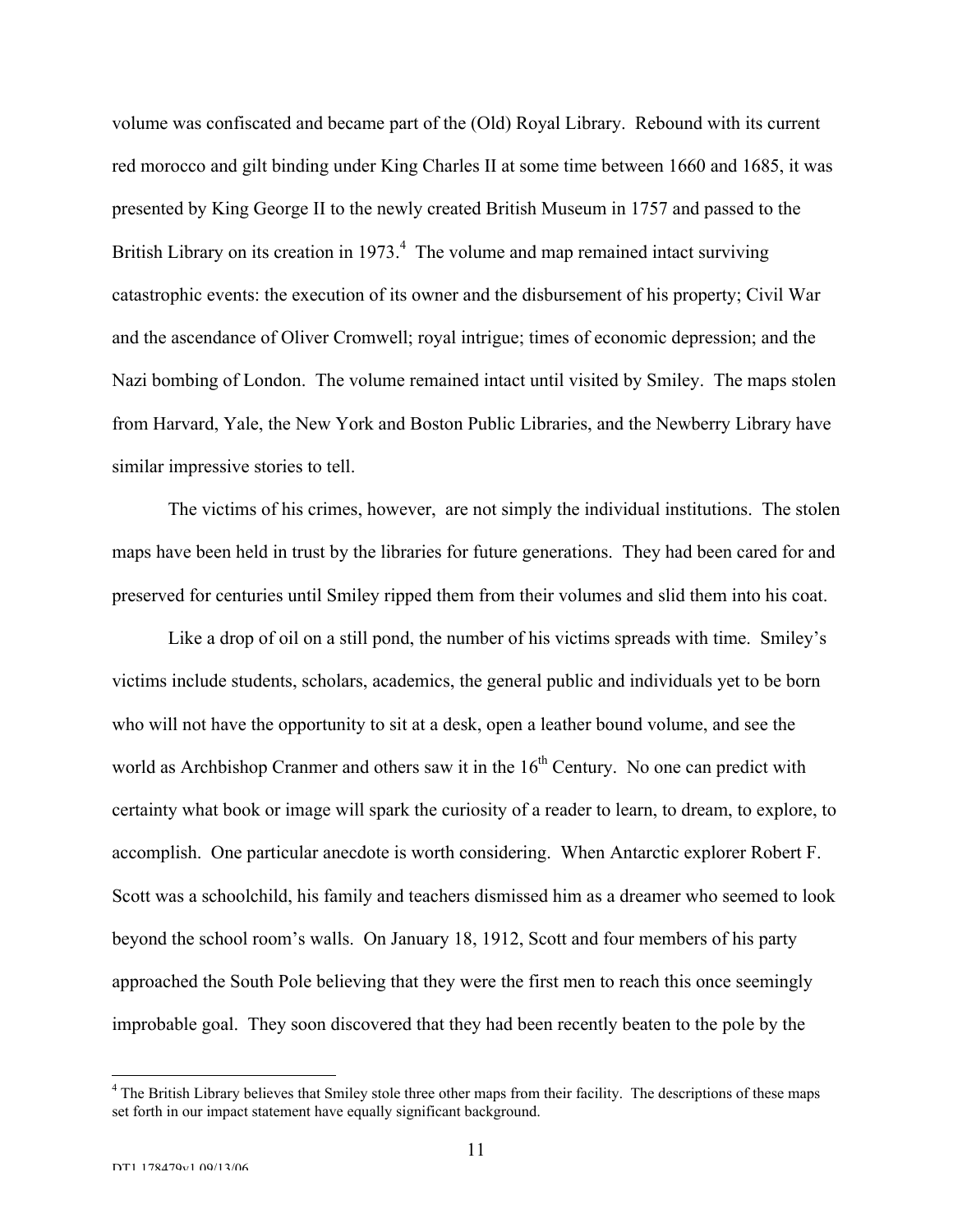Norwegian, Raold Amundsen. Returning, the Scott team met blizzard conditions making further progress impossible. Their end had come, their strength and food supply exhausted. Scott penned a letter to the public as he lay dying in his canvas test,

> " The causes of this disaster are not due to faulty organization, but misfortune in all the risks which had to be undertaken. Writing is difficult, but for my own sake I do not regret this journey, which has shown that Englishmen can endure hardships, help one another and meet death with as great a fortitude as ever in the past. We took risks. We knew we took them. Things have come out against us, and therefore we have no cause for complaint, but bow to the will of Providence, determined still to do our best to the last. . . . Had we lived I should have a tale to tell of the hardihood, endurance and courage of my companions which would have stirred the heart of every Englishman."

Although we may never learn what sparked and fueled Scott's dreams of exploration, we do know that Scott was committed up to his death to further man's knowledge. His last words were found in a journal in which Scott had also recorded his hand drawn maps of his route of discovery which provided new information which filled the void of former maps of the desolate region. Using this example, one can see that maps tell many stories beyond what is recorded on the parchment. Without question, each map stolen by Smiley of early North America during the age of discovery reveals more than the mere lines drawn by the cartographer.

The victim impact statements provide measures of additional losses beyond commercial value:

- following the thefts, Smiley altered many of the maps he stole, bleaching the paper, removing library stamps, and cutting new margins to disguise their pedigree. Their provenance was destroyed, erasing their individual characteristics;

- the maps stolen by Smiley and yet to be recovered are likely to be lost for decades, if not forever. Many of the maps, due to scarcity and value, are difficult or impossible to replace;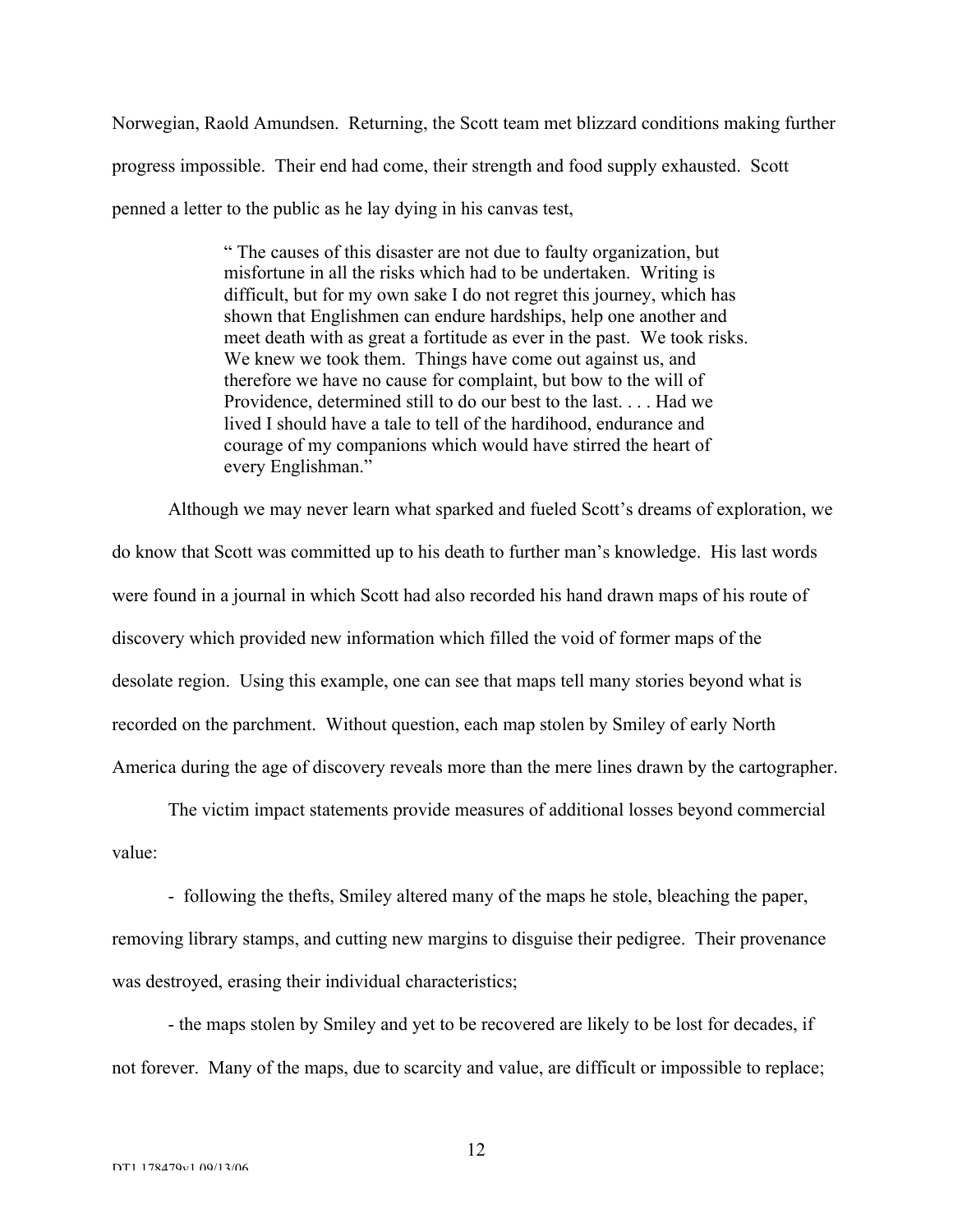- Smiley's betrayal of the goodwill and professionalism of the library staff with whom he dealt has impacted on their morale. In addition, thousands of hours of library staff hours have been diverted from necessary duties to examine all volumes viewed by Smiley;

- legitimate researchers and the general public will now find it more difficult to gain access to this material;

- the volumes that contained the stolen maps have also been damaged by the removal. The remaining text and maps have lost substance and context;

- the libraries reputations have been damaged within the public and academic arenas. Confidence in the libraries' capacity to protect their material has been compromised. Their ability to receive gifts and support from donors has been diminished;

- with the visibility of Smiley's acquisition of \$3 million worth of maps from libraries, there is the need to use limited financial resources to provide for increased security to deter those encouraged by Smiley's profits.

 - with the end of the government's investigation and the sentencing of Smiley, the libraries will be left to expend their own resources to recover maps that continue to be missing. Smiley maintains that he kept no business records concerning his sale of the stolen maps. This appears to be an incredible claim since it is illogical that a dealer of Smiley's stature with important wealthy clients would fail to keep some detail of his transactions to know what has been delivered and what gaps in the collection may still be filled. If Smiley is believed, it establishes that he maintained no records in order to eliminate a record of his crimes. Most importantly, he has ensured that no trail may be followed to recover the maps that continue to be missing.

For all of the foregoing reasons, it is requested that the Court depart upwards from the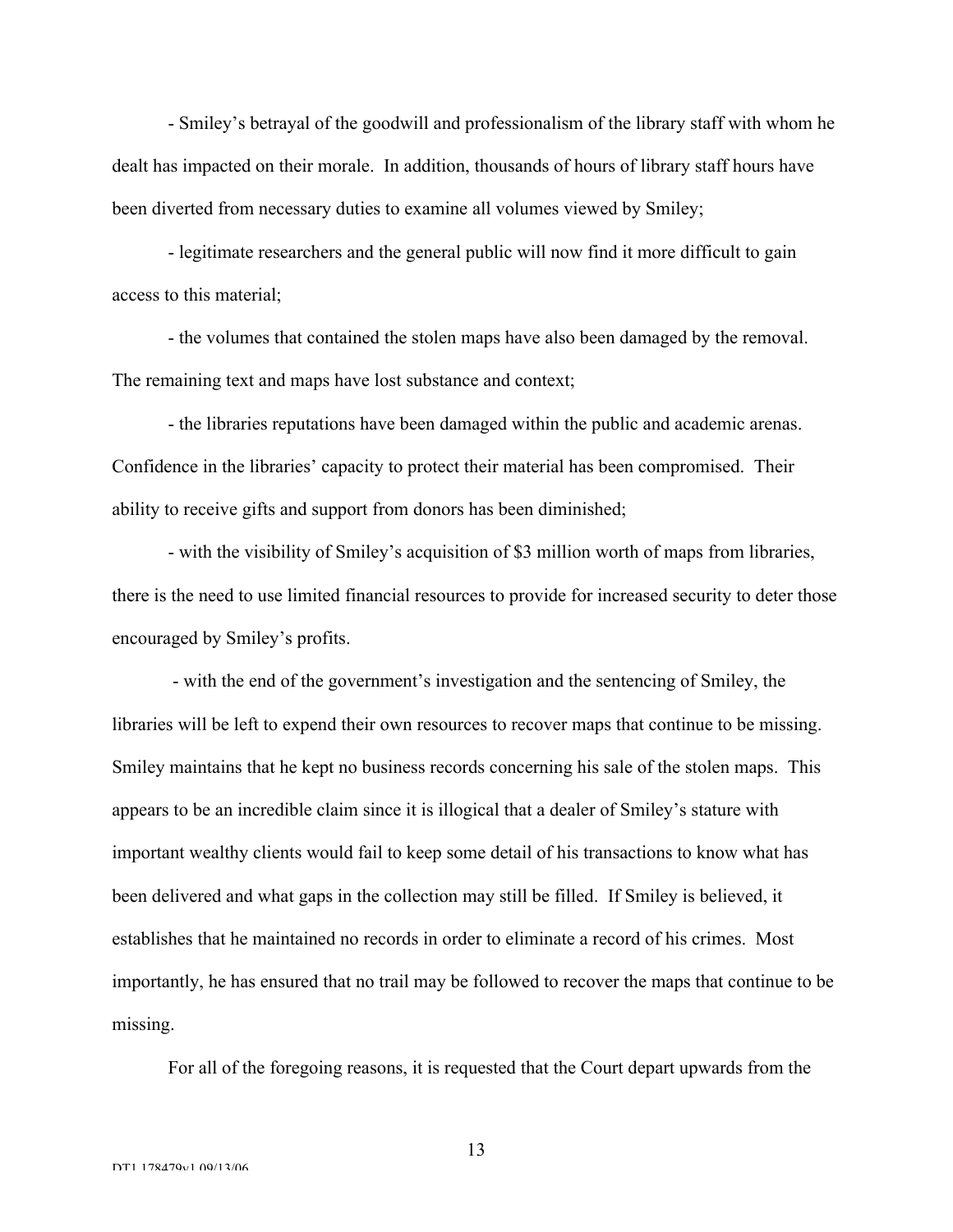applicable sentencing guidelines range.

# V. REQUESTS TO THE COURT PRIOR TO SENTENCING

The guidelines and the Medford decision make it clear that this Court should advise the defendant prior to the sentencing hearing that the Court is considering whether an upward departure is appropriate. "Before a district court can depart upward on a ground not identified as a ground for upward departure either in the presentence report or in a prehearing submission by the Government, Rule 32 [of the Federal Rules of Criminal Procedure] requires that the district court give the parties reasonable notice that it is contemplating such a ruling." United States v. Medford, 194 F.3d at 424.

#### VI. SENTENCING RECOMMENDATION

Smiley was a welcomed visitor to the victim institutions. He was recognized by many library staffers as having a great familiarity and expertise with rare maps. He understood the significance of each map, not simply as a collectible object but more importantly for what each map told us about ourselves. To successfully operate and continue to make their collections available, libraries require that a bond of trust be honored between the visitor and the institution. A library maintains at great cost notable collections. The institutions with regularity embrace the inquisitive mind and open their volumes for inspection and review. The user, in turn, implicitly agrees to honor and respect the available material. Tragically, E. Forbes Smiley defied the trust that staffers and libraries placed in him. With each successive theft, Smiley tore at the collegial atmosphere of these institutions.

Congress has recognized that the goals of sentencing include the need for the sentence imposed to reflect the seriousness of the offense, to promote respect for the law, and to afford adequate deterrence to others. 18 U.S.C. § 3553. It is respectfully requested that this Court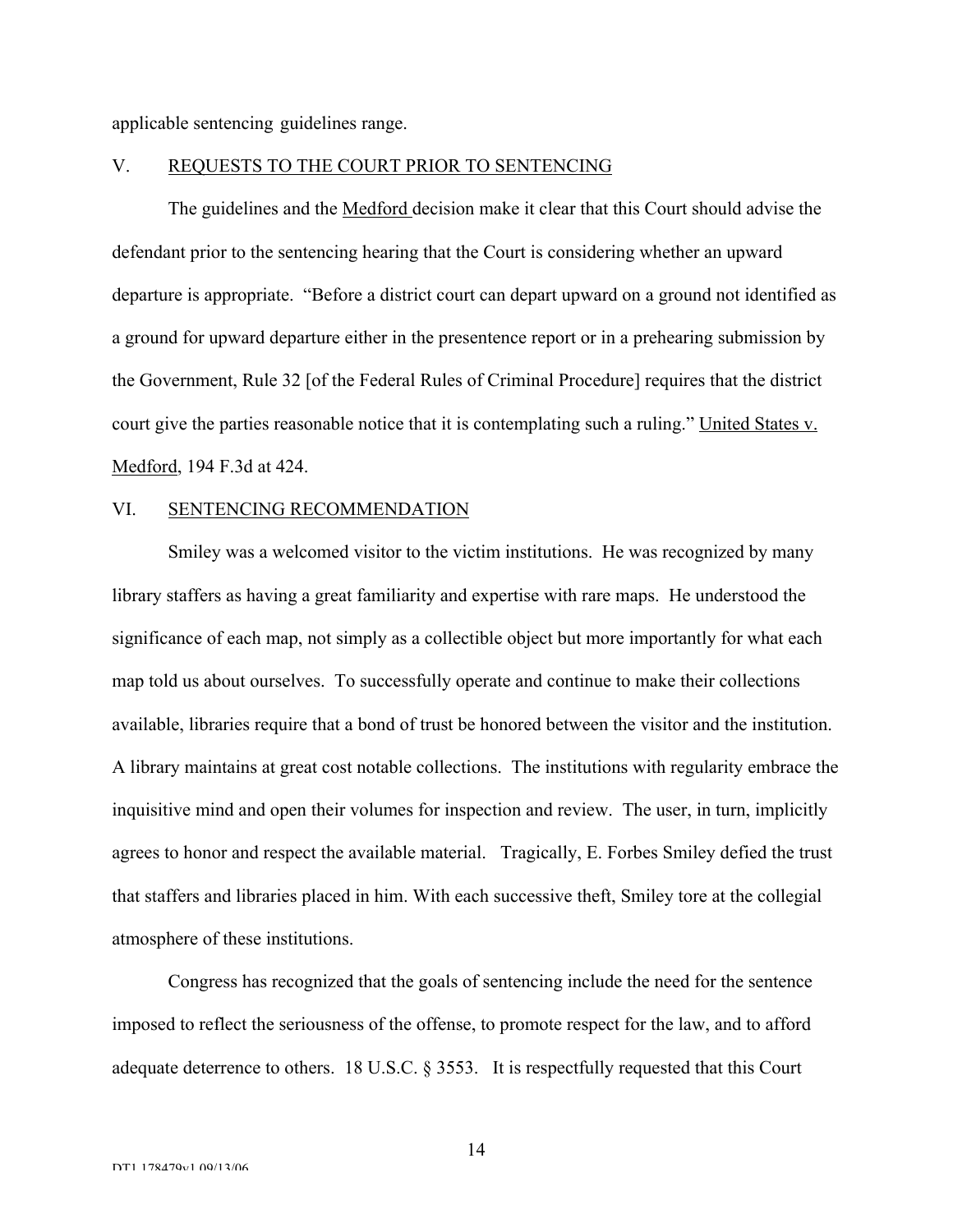impose a sentence which recognizes not only the significance of the libraries' losses but, more importantly, reflects the injuries Smiley has inflicted on the public at large and future generations. Given Smiley's protracted criminal acts, any sentence up to the maximum could not be deemed to be too severe. Although Smiley will argue, and the government may concur, that factors warrant a downward departure, it should be recognized that Smiley has already received benefits for the selective cooperation that he chose to provide.<sup>5</sup> Double jeopardy provisions make it impossible to later prosecute Smiley for any acts arising from the theft of the 97 maps. His cooperation has resulted in the government agreeing to limit the loss figure for guidelines calculation to 18 maps. He has ensured by being sentenced first by this Court that he will receive no additional imprisonment in the local prosecution. He will effectively, as of September 27, bring to an end the government's investigation.

 <sup>5</sup>  $<sup>5</sup>$  The British Library questions the level of Smiley's cooperation. When first asked whether he had stolen additional</sup> maps from the library, Smiley replied that "he did not remember." This was hardly an assuring response. When pressed further by the library through counsel, Smiley's inability to recall transformed, late in time and close to sentencing, to a denial. This change is highly suspect.

We also note that our requests that Smiley agree that we may examine his statements to the authorities in order to assist us locate additional maps and prepare for sentencing have been refused. The government has also denied our request to examine the statements. We know that Smiley lied repeatedly when he was first confronted by Yale staff. Given the defendant's and the government's refusal to permit us to review the cooperation statements, we cannot assess for ourselves the progression of Smiley's truth telling.

We note further that Smiley has refused our request to examine whatever records the government may have obtained from Smiley. The victims have not received a list of individuals to whom Smiley has sold the maps and the identification of each map sold to the dealers and collectors. Smiley has not provided sufficient answers raised to him through counsel. The victims are left, therefore, with no assistance from Smiley to locate the missing maps.